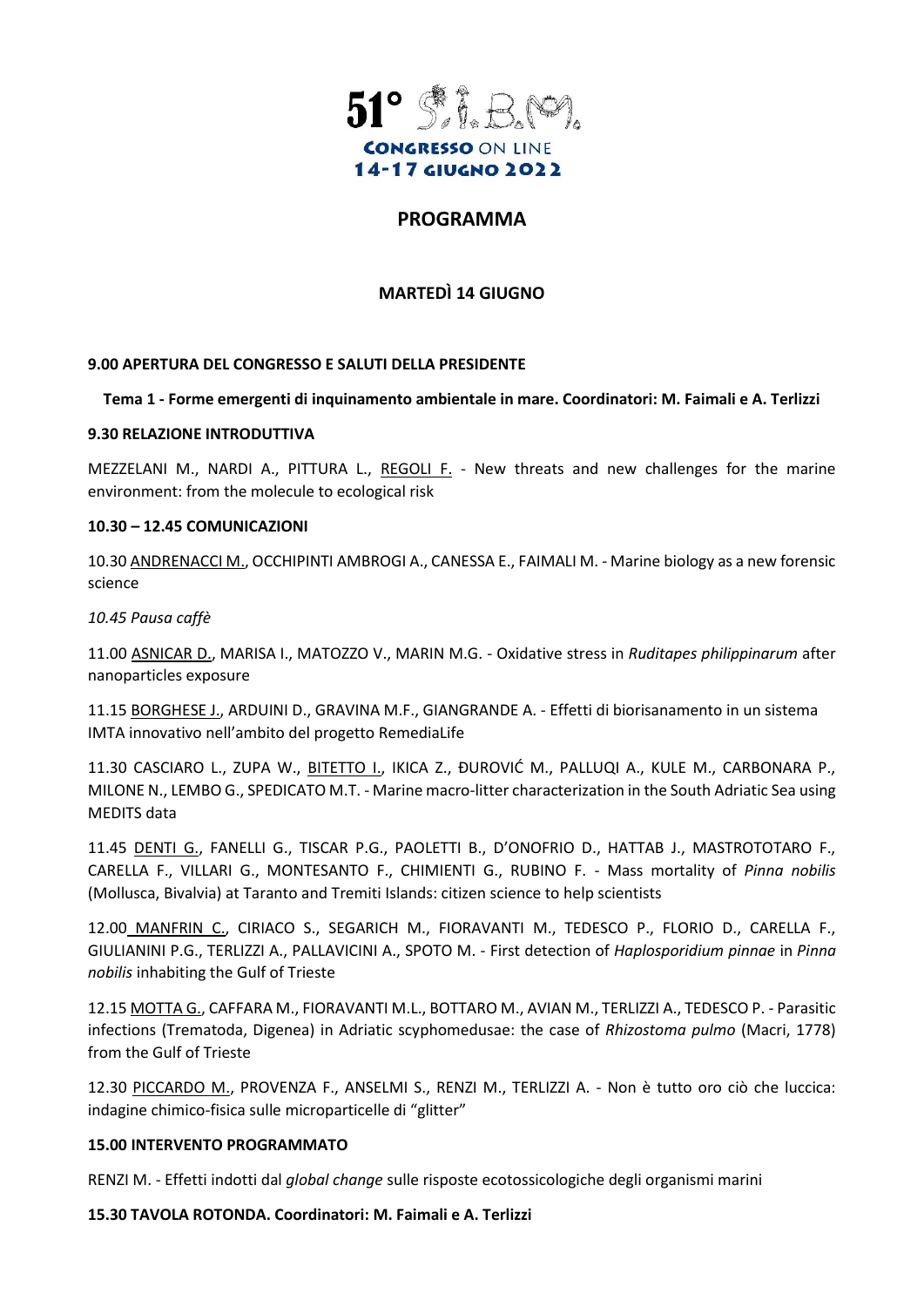## **MERCOLEDÌ 15 GIUGNO**

### **Tema 2 – Cambiamenti climatici e acidificazione degli oceani. Coordinatrici: M. Cabrini e M.C. Gambi**

#### **9.30 RELAZIONE INTRODUTTIVA**

SARÁ G. – Effetti della variabilità ambientale dovuta al cambiamento climatico sulla biodiversità e sul funzionamento degli ecosistemi marini

### **10.30 – 12.45 COMUNICAZIONI**

10.30 AZZOLA A., PICCHIO V., OPRANDI A., BIANCHI C.N., MORRI C., MONTEFALCONE M. – Drivers of change for rocky reef benthic communities: synergic effects at Portofino MPA (NW Mediterranean)

### *10.45 Pausa caffè*

11.00 BOLINESI F., SAGGIOMO M., SERINO E., ARDINI F., CASTAGNO P., CORDONE A., FUSCO G., RIVARO P., SAGGIOMO V., MANGONI O. – Variability of phytoplankton community in polynya areas of the Ross Sea in a changing southern Ocean

11.15 CANESSA M., BAVESTRELLO G., TRAINITO E., NAVONE A. – Stabilità dei substrati rocciosi e struttura delle comunità bentoniche in micro-habitat confinati

11.30 CHIMIENTI G., LISCO A., BOTTALICO A., MASTROTOTARO F. - Macroalgal epibiosis affecting the red gorgonian *Paramuricea clavata*

11.45 DENTICO C., GIANI M., URBINI L., KRALJ M., RELITTI F., BAZZARO M., FABBRO C., DE VITTOR C. – Climatic changes and acidification in the coastal waters of the Trieste Gulf (Adriatic Sea)

12.00 GUASTELLA R., MARCHINI A., EVANS J., CARUSO A., LANGONE L., LECCI R., MANCIN N. – L'invasione di *Amphistegina lobifera* (Foraminifera) "sull'onda" del riscaldamento del Mar Mediterraneo

12.15 OPRANDI A., AZZOLA A., MORRI C., BIANCHI C.N., MONTEFALCONE M. - The tale of Maldivian coral recruitment after repeated coral bleaching

12.30 PAZZAGLIA J., DATTOLO E., RUOCCO M., SANTILLÁN-SARMIENTO A., TERLIZZI A., MARÍN GUIRAO L., PROCACCINI G. – Integrative responses of *Posidonia oceanica* (L.) Delile (1813) to multiple stressors: a new prospective for future global changes

#### **15.00 INTERVENTO PROGRAMMATO**

SOLIDORO C., AGNETTA D., BANDELJ V., BOLZON G., CANU D., CELIĆ I., COSSARINI G., GIANNI F., LAZZARI P., LIBRALATO S., PANZERI D., REALE M., ROSATI G., SALON S., ZUNINO S. – Projecting the state of the Mediterranean Sea ecosystem under future climate

## **15.30 TAVOLA ROTONDA. Coordinatori: M. Cabrini, M.C. Gambi, O. Mangoni e G.F. Russo**

## **GIOVEDÌ 16 GIUGNO**

## **Tema 3 - Conservazione e ripristino di habitat marini. Coordinatori S. Bevilacqua e R. Chemello**

#### **9.30 RELAZIONE INTRODUTTIVA**

CERRANO C. - Marine habitats conservation and restoration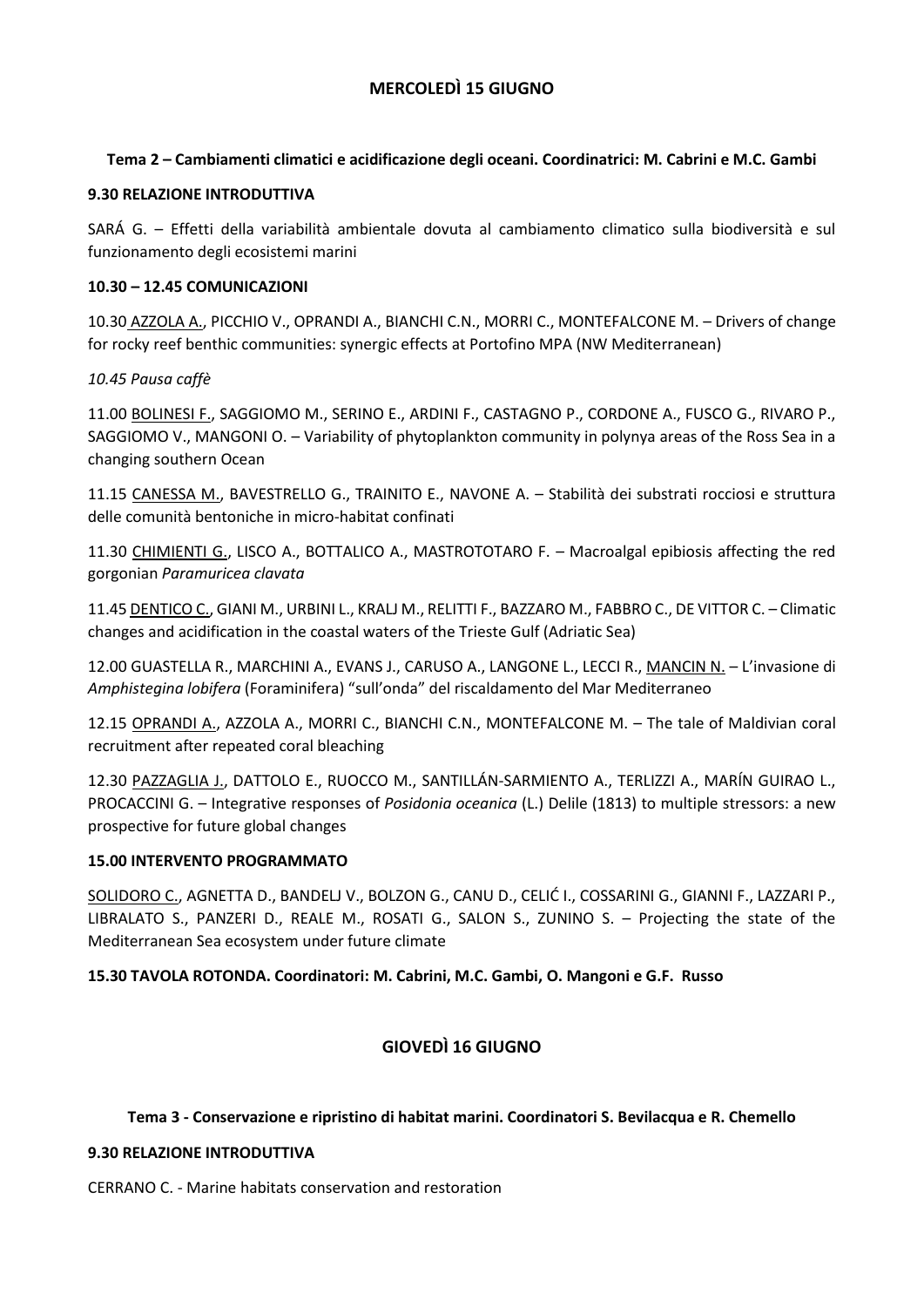#### **10.30 – 12.30 COMUNICAZIONI**

10.30 CLAUSING R., ASNAGHI V., DE LA FUENTE G., FALACE A., CHIANTORE M. - Key considerations to optimize *ex-situ* outplanting techniques for restoration of *Ericaria amentacea* (C.Agardh) Molinari & Guiry

#### *10.45 Pausa caffè*

11.00 CARONNI S., CECCHERELLI G., CITTERIO S., DELARIA M.A., GENTILI R., MONTAGNANI C., NAVONE A., PANZALIS P., BASSO D. - L'importanza della forma nelle performance di alghe coralline soggette a stress: implicazioni per la conservazione

11.15 CASOLI E., VENTURA D., MANCINI G., BELLUSCIO A., ARDIZZONE G.D. - Recupero e restauro di ecosistemi marini in Mediterraneo: il caso dell'Isola del Giglio

11.30 GIANNI F., BANDELJ V., ABBIATI M., CALCINAI B., CARAGNANO A., CIRIACO S., COSTANTINI F., KALEB S., LAURENT C., PONTI M., PUCE S., QUERIN S., RINDI F., SOLIDORO C., TURICCHIA E., FALACE A. - Benthic assemblages of biogenic reefs in the northern Adriatic Sea: synthesis and new insight

11.45 LA PORTA B., LUCIA V., PAGANELLI D., PENNA M., D'ANNA C., PACIONE T., CACCIUNI A., TARGUSI M., BERTASI F., SCARDI M., BADALAMENTI F., D'ANNA G., PIPITONE C., ZENONE A., CALVO S., TOMASELLO A., MANCUSI C., CECCHI E., BULLERI C., SOZZI F., CONCONI S., PIAZZI A., BACCI T. - Il trapianto di *Posidonia oceanica*: quale compensazione?

12.00 PICONE F., BUONOCORE E., CLAUDET J., CHEMELLO R., RUSSO G.F., FRANZESE P.P. - Un modello multicriteriale per la valutazione della performance e dei benefici socio-ecologici delle aree marine protette

12.15 RENDINA F., FALACE A., KALEB S., CARAGNANO A., ROVIELLO V., FERRIGNO F., APPOLLONI L., DONNARUMMA L., SANDULLI R., RUSSO G.F. - Characterization of the rhodolith beds off the Campania coasts

12.30 TOMIO Y., BUOSI A., JUHMANI A.-S., SFRISO A.A., SFRISO A. - Updating of seagrass primary production in the Lagoon of Venice

#### **15.00 INTERVENTO PROGRAMMATO**

FALACE A., KALEB S., ASNAGHI V., CLAUSING R., CHIANTORE M. - Towards the restoration of macroalgal forests in the Mediterranean Sea: major challenges and wins

## **15.30 TAVOLA ROTONDA. Coordinatori S. Bevilacqua, R. Chemello, M. Chiantore e M. Scardi**

# **VENERDÌ 17 GIUGNO**

#### **Workshop Cetacei. Coordinatore: G. Gnone**

**(in sessione parallela)**

#### **9.30 RELAZIONE INTRODUTTIVA**

LAURIANO G. - Cetacei del Mediterraneo: stato dell'arte, le sfide future e le nuove esigenze

#### **10.30 – 12.45 COMUNICAZIONI**

10.30 MELIADÒ E., BAVESTRELLO G., GNONE G., CATTANEO-VIETTI R., CIPRIANO G., RICCI P., INGROSSO M., CARLUCCI R. - Dolphin hunting in Italian seas from 1868 to 1937

*10.45 Pausa caffè*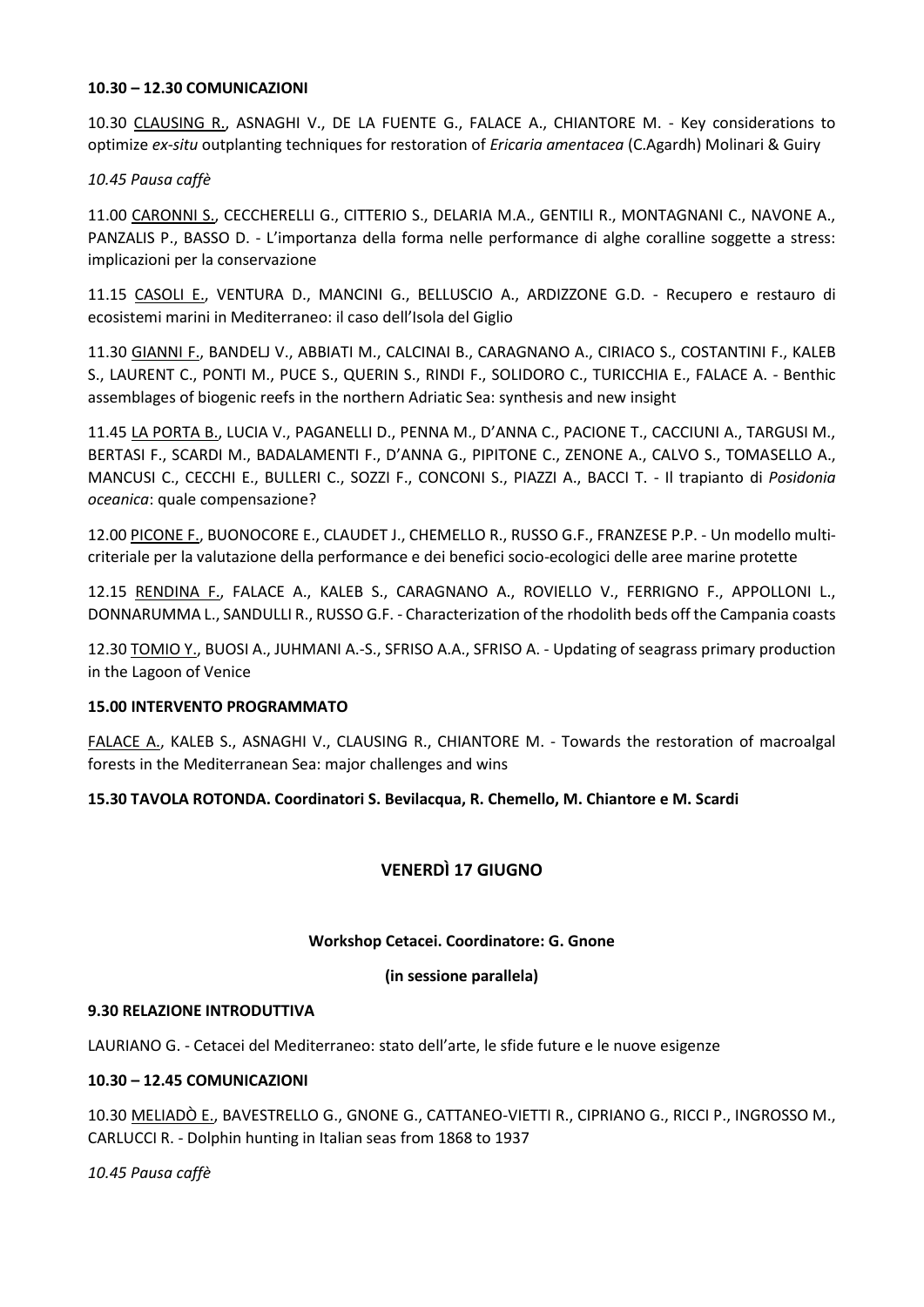11.00 MUSSI B., IACONO A.G., STAFFELLI A., RUSSO G.F., LUCIDI P. - Fishing activities overlap with bottlenose dolphin core habitats of Ischia and Procida islands

11.15 PIETROLUONGO G., CIPRIANO G., MILOU A., MOSCATELLI S., SAINTIGNAN S., AZZOLIN M. - Habitat use of *Delphinus delphis* Linnaeus, 1758 in the southern waters of Samos Island (Aegean Sea, Greece)

11.30 GNONE G., BELLINGERI M., BOCCHI F., MARTINETTO S., VERGA A., VASSALLO P. - Distribuzione di zifio e capodoglio nelle acque del Pelagos genovese

11.45 SANTACESARIA F.C., FANIZZA C., BELLOMO S., CRUGLIANO R., POLLAZZON V., CIPRIANO G., RICCI P., CARLUCCI R. - Evidence of shark attack on a bottlenose dolphin in the Gulf of Taranto (northern Ionian Sea, central-eastern Mediterranean Sea)

12.00 CONSALES G., MANCUSI C., TERRACCIANO G., NERI A., MARSILI L. - Spiaggiamenti di tursiope - *Tursiops truncatus* Montagu, 1821 - in Toscana nell'estate 2019: sono gli organoclorurati a fare la differenza?

12.15 GRATTAROLA C., MATTIODA V., GAROFOLO G., PETRELLA A., LUCIFORA G., DI FRANCESCO G., DI GUARDO G., PAUTASSO A., IULINI B., VARELLO K., GIORDA F., GARIBALDI F., GORIA M., DONDO A., ZOPPI S., DI FRANCESCO C.E., GIGLIO S., FERRINGO F., SERRECCHIA L., FERRANTINO M.A.R., JANOWICZ A., SACCHINI L., MIGNONE W., CASALONE C. - Infezione da *Brucella ceti* nei cetacei in Italia

12.30 SCHLAPPA K., DE LORENZI T., ZUPPA F., TEMPESTA M. - #dilloaDelTa: social media, citizen science e uso di piattaforme di opportunità per un approccio integrato al monitoraggio dei cetacei nel Golfo di Trieste

# **15.00 TAVOLA ROTONDA "Come migliorare la qualità del dato scientifico ai fini della Direttiva Habitat e della Strategia Marina". Coordinatore: G. Gnone**

## **17.00 CHIUSURA DEL CONGRESSO DA PARTE DELLA PRESIDENTE**

## **Sessione Speciale dedicata a Giorgio Socal. Coordinatrice: C. Caroppo**

## **(in sessione parallela)**

## **9.15 BREVE RICORDO DI GIORGIO SOCAL DI PENNA A.**

## **9.30 RELAZIONE INTRODUTTIVA**

D'ALELIO D. - Plasticity of trophic niches, roles, and structure in plankton communities under environmental shifts. Jacks of all trades and masters of all?

## **10.30-13.00 COMUNICAZIONI**

10.30 BERNARDI AUBRY F., ACRI F., BASTIANINI M., FINOTTO S., PUGNETTI A. - Le comunità fitoplanctoniche di due sistemi adiacenti e connessi (la Laguna e il Golfo di Venezia, Adriatico settentrionale): un confronto su 10 anni di analisi

## *10.45 Pausa caffè*

11.00 CABRINI M., CERINO F., FORNASARO D., CATALETTO B. - Cambiamenti nella diversità del fitoplancton nel Golfo di Trieste dal 1986 al 2017

11.15 LONGOBARDI L., DUBROCA L., CASOTTI R., MARGIOTTA F., MAZZOCCHI M.G., MONTRESOR M., RIBERA D'ALCALÀ M., SARNO D., ZINGONE A. - Long-term periodicity and stability of plankton in a highly variable coastal environment

11.30 NERI F., ACCORONI S., ROMAGNOLI T., GARZIA A., UBALDI M., TOTTI C. - Phytoplankton composition and long-term variations in two coastal and offshore marine sites (northern Adriatic Sea)